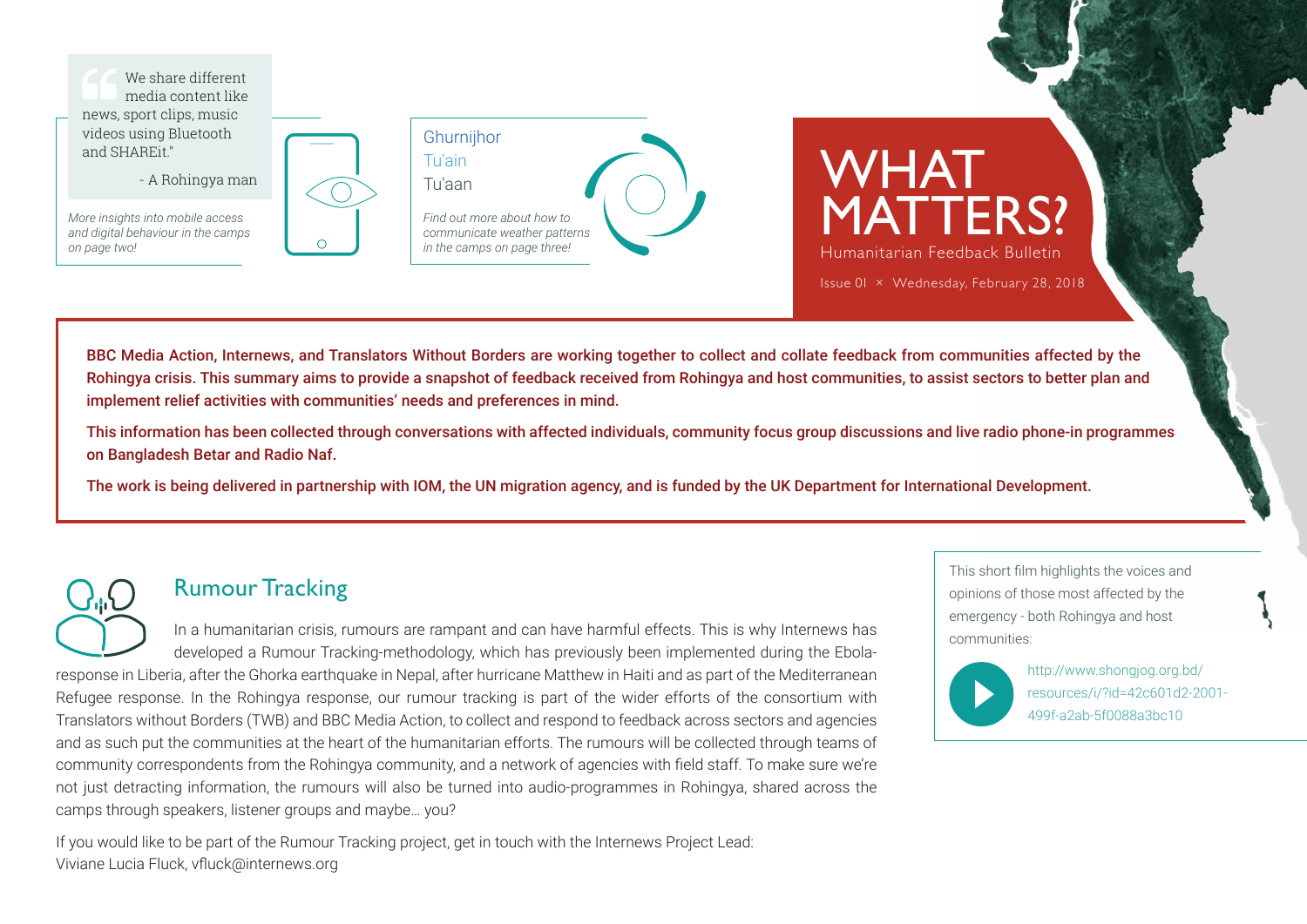## Access to mobile phones in the rohingya community

- $\mathbf{\hat{I}}^{\circ}$ Rohingya men have more access to mobile phones than women.
- Most people are on Robi network (d) because this has the best coverage in the camps.
- The Rohingya community mainly use feature phones that can access the internet and store and play music, and some use smartphones.
- Long queues form at local shops  $\frac{1}{2}$ where Rohingya community members fully charge their phones for around 10 BDT per time.
- It's difficult for Rohingya women to charge their phones because their movement is very restricted in the camps.

### Use of mobile phones

- Men and women mostly use their phones in the evening in order to make calls.
- Women also use them to listen to "Waaj" (religious preaching).
- Due to their religious beliefs, some female EXT. members of the Rohingya community do not like to watch any media content that is too entertaining.
- $\begin{bmatrix} \mathbf{J} \\ \mathbf{J} \end{bmatrix}$  Some men use mobile phones to check news and entertainment. Rohingya men are aware of apps - WhatsApp, Viber, YouTube, Xenda, Xender and IMO were all mentioned.
	- The need to preserve the battery life of phones puts people off using apps and listening/watching content.

## Accessing content offline

œ

- Host communities and Rohingya communities load content onto memory cards in their phones from the same local shops, so most of what they watch/listen to on mobiles is the same.
- $\mathbf{\mathbf{\ast}}$ Most people are aware of BlueTooth and SHAREit. Men are much more likely to use them.

We pray during our breaks and talk to our neighbours, that is our only entertainment."

- A Rohingya woman